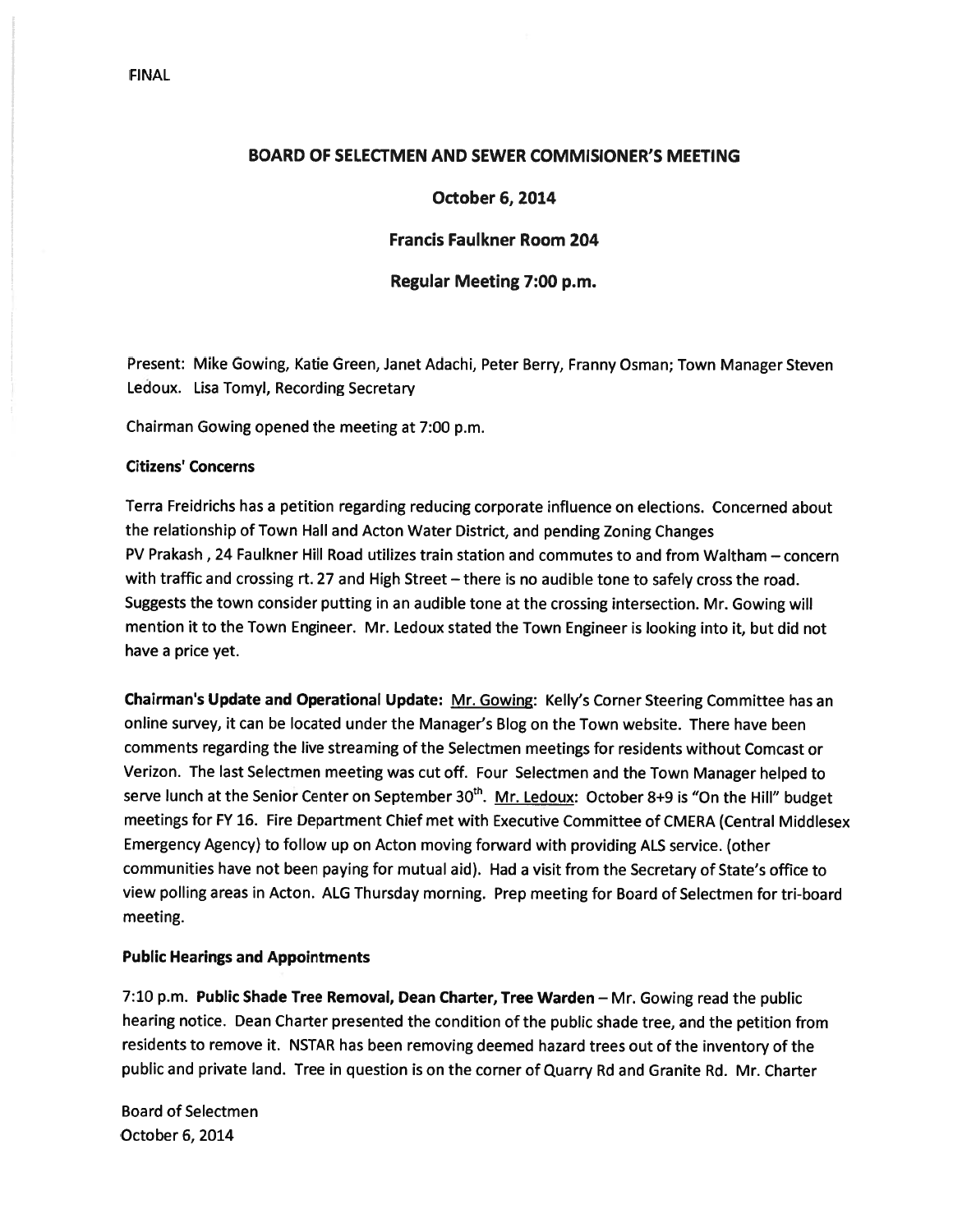produced <sup>a</sup> petition from abutters in favor of removing the tree. Todd Brown spoke in favor of keeping the tree(s). Rohan Beckwith spoke as the resident where the tree is located and is in favor of removing the tree.

Ms. Green — move to preserve the tree and that Mr. Brown offer service to prune the tree to the satisfaction of NSTAR and Mr. Charter Ms. Osman — second

4 AYES, 1 NAY (Mr. Berry)

7:20 p.m. Full Liquor License, Mayuri Indian Cuisine: - Mr. Gowing read the public hearing notice. John McNamara represented SVR Food Groups, Inc. There will be no sit down bar at location— only table service. Manager has experience at other current location in Westborough, and multiple other restaurants. Serving only luncheon and dinner <sup>7</sup> days <sup>a</sup> week. Location served <sup>a</sup> previous restaurant.

Ms. Green — moved to approve full liquor license Ms. Adachi seconded ALL AYES UNANIMOUS VOTE

7:25 p.m. Common Victualler License, Mayuri Indian Cuisine-Mr. Gowing read the public hearing notice

Ms. Green moved to approve common victualler Ms. Osman seconded ALL AYES — UNANIMOUS VOTE

7:35 p.m. Use Special Permit #07/30/14-452, 457 Great Road, Reduced Parking: Mr. Gowing read the public hearing notice. Attorney Alex Parin, Cindy McCullough owner of <sup>1</sup> on <sup>1</sup> Self Indulgence. Ms. Adachi inquired if there would be <sup>a</sup> reconfiguration of landscape on the asphalt parking lot — Ms. McCullough stated that there would be financial hardship to re-landscape, and possible draining concerns. Mr. Gowing inquired if there will be 9 lined parking spaces, counsel for owner confirmed that there would be. Also, <sup>a</sup> handicapped access has been completed to allow for van drop off. Mr. Berry moved to gran<sup>t</sup> the special permit based on the interpretation of the Zoning Enforcement Officer.

Ms. Green seconded ALL AYES — UANIMOUS VOTE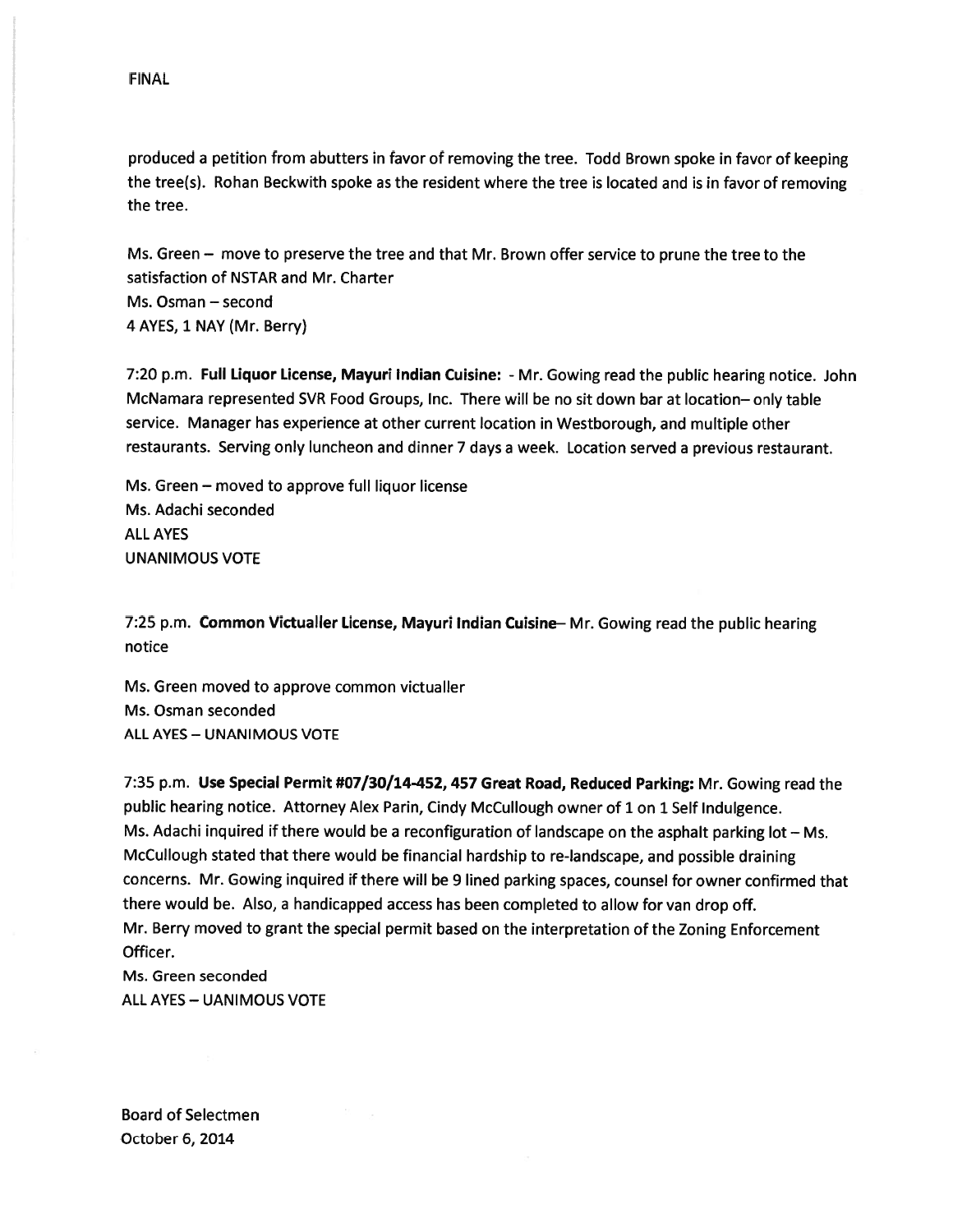7:50 p.m. Common Victualler License, Great Road Seafood Sales - Mr. Gowing read the public hearing notice. Liquor license from previous hearing was granted and approve<sup>d</sup> by the Local Licensing Authority Board on September 22, 2014.

Ms. Green moved to approve common victualler Mr. Berry seconded ALL AYES — UNANIMOUS VOTE

7:55 p.m. Use Special Permit #07/07/14 — 450, cont. from September 22, 2014, <sup>37</sup> Knox Trail, Driveway Expansion — Mr. Gowing read the public hearing notice. Mr. Berry is assigned selectmen to special permit. Representatives for Concord Public Schools, and Nitsch Engineering were present. Mr. Gowing recommends extending the hearing due to late submission of comments from the petitioner, Acton Water District, and Town Engineering Department. The Board requests more time to review all additional comments. Ms. Osman would like to have some sort of conversation regarding the amendments to the original <sup>p</sup>lan. It was noted that the applicant has changed their original <sup>p</sup>lan to not par<sup>k</sup> school busses on site, but to only use existing building to utilize office space and parking only.

Nitsch Engineering gave an overview of the adaption/changes they have made based on the request/recommendation of the Acton Water District and the Town Engineering Department. The overview was the snow storage aspec<sup>t</sup> following Department of Environmental Protection standards. Chris Whelan, Concord Town Manager spoke explaining why the school busses will no longer be parked at the location.

Several residents spoke regarding not approving the special permit. Paul Campbell, Acton Engineering Department commented on not foreseeing any problems with Concord's response to some of the concerns of the Town and Acton Water District. Due to the short notice of the special permit amendments, Mr. Campbell has not reviewed parts of snow storage and test wells.

Ms. Green moved to continue an agreemen<sup>t</sup> on time extension to November 3, at 7:20 PM, Ms. Adachi seconded. ALL AYES — UNANIMOUS VOTE Selectmen's Business

#### Special Town Meeting Articles and Closing of Warrant

- 5 articles on the Acton Nursing Service
- •3 articles on Withdrawal from Civil Service for Police
- 8 articles on Zoning Bylaws

The warrant will be posted on October 29<sup>th</sup>. Town Manager Ledoux is asking the board to give permission to remove articles if they are not finalized by the 29<sup>th</sup> (Zoning Bylaws Draft Articles). Ms. Green moved to remove Nursing article 4 not be included in warrant, Ms. Osman, seconded. ALL AYES — UNANIMOUS VOTE (Special Petition to come before nursing articles).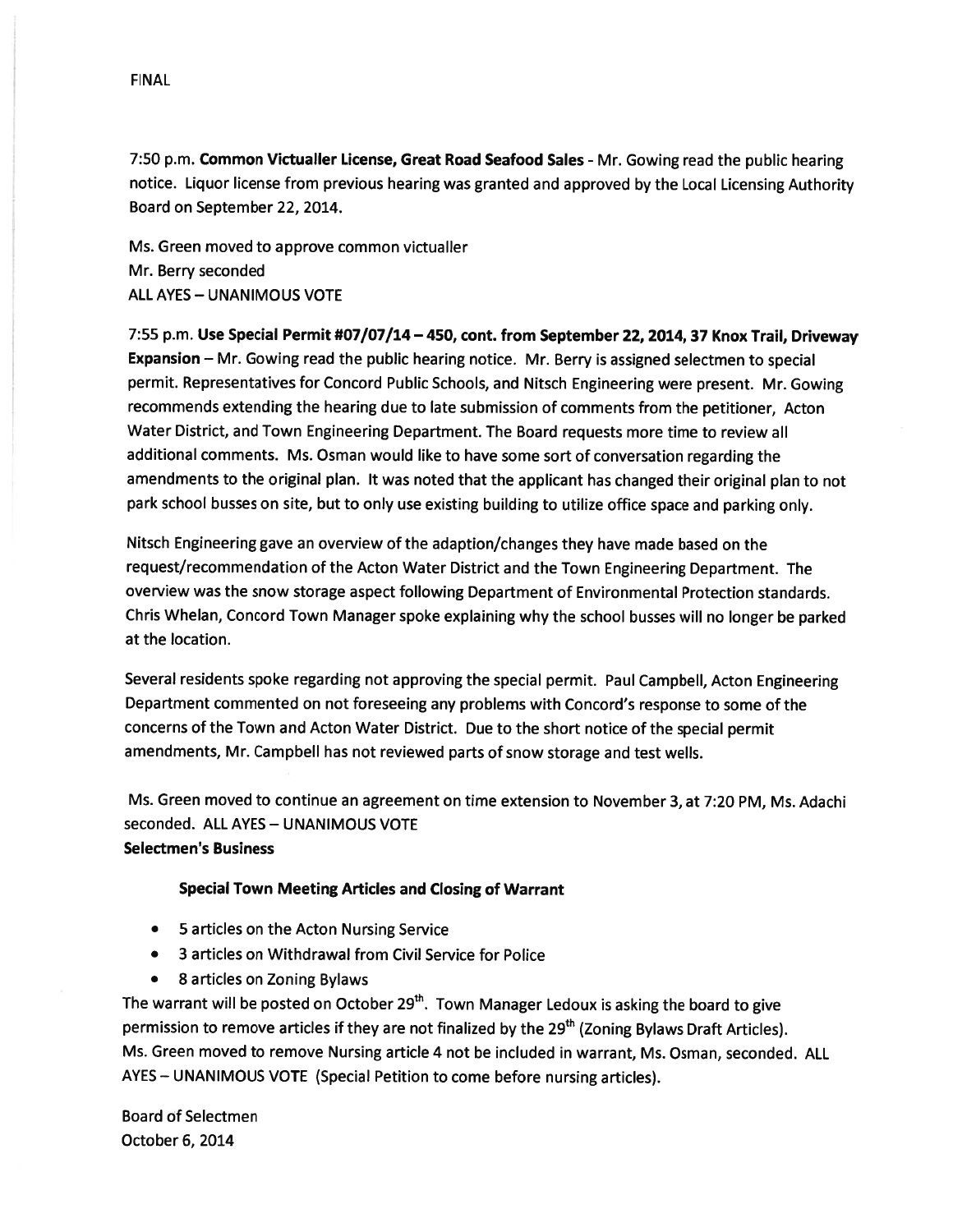The Kennel License Fee Article will be left out of the warrant for Special Town Meeting, will be considered for the Annual Town Meeting.

Ms. Adachi moved to authorize the Town Manager and the Assistant Town Manager to modify the Town Warrant for the Special Town Meeting to meet the deadline, Ms. Green seconded, ALL AYES — UNANIMOUS VOTE

Selectmen's Reports: (Includes items postponed from 9/22 meeting due to lack of time)

Ms. Adachi: Acton-Boxborough Cultural Council — Monday, 9/15 — Gearing up for new gran<sup>t</sup> year, planning further in advance; discussion of West Acton Frolic alternative to Oktoberfest on 10/4, whether opportunity to have table, promote. Discussion of NARA sculpture, 'Heron's Dream," Town responsibility for maintaining, lubricating pivot section.

Acton Community Housing Corporation, Thursday, 10/2 —Annual audit just completed. Matter coming before BOS on 10/20, involving one member offered job w/Regional Housing Service Office; pursuan<sup>t</sup> to guidance from Town Counsel and MA Ethics Office, has filed disclosures w/ BOS, will be able to hold both positions with BOS approval.

### Design Review Board

-Charge revisions, Friday, 9/12 — Ms. Adachi met w/ Planning Director, Assistant Town Planner re suggested changes to charge.

- Wetherbee Plaza project, Wednesday, 10/1 — DRB discussion of propose<sup>d</sup> cottage addition; BOS hearing on 10/20.

# Finance Committee

- 9/9 discussion of Acton Nursing Service - Recommendation delayed due to split votes among members as to various scenarios, and need for additional information about project revenues for some scenarios; discussion of propose<sup>d</sup> community outreach to PTOs, 3-boards meeting; update by Assistant Finance Director re <sup>g</sup>lobal cash flow examination (of various accounts with funds, and their purposes).

- 9/16 extra meeting to vote recommendation about ANS. BOS received recommendation, based on R. Evans motion. Some member comments:

- transition can be straightforward if agreemen<sup>t</sup> w/Parmenter provides Parmenter to do service going forward so Town not trying to unwind and comply w/Medicare certification requirements at same time.
- Unwinding ANS and closing enterprise fund <sup>2</sup> different actions, only latter requires Town Meeting vote.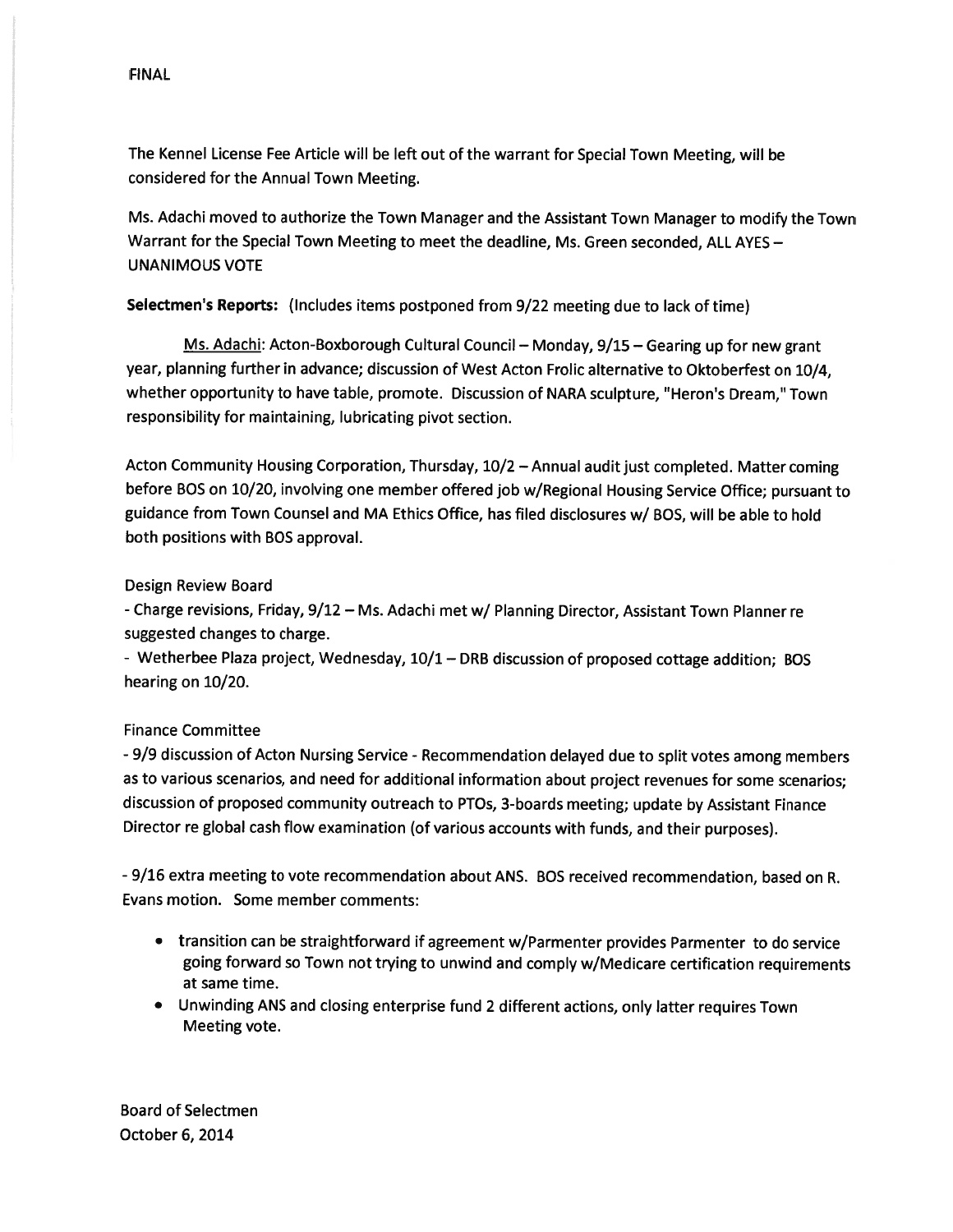-Discussion of 2014-2015 Point of View, possibly circulating to 3-boards meeting end of October; discussion of reserves 9M to be certified <sup>p</sup>lus 1M NESWC, possibly good time for stabilization fund.

- For further discussion: R. Evans proposa<sup>l</sup> for 200K for low-income senior tax relief program, based in par<sup>t</sup> on Sudbury program but w/differences:

Water Resources Advisory Committee, Thursday, 9/18 — Discussion of 9/8 stormwater bylaw presentation to BOS; will continue to vet draft with departments, committees. Ms. Adachi needs to confer w/ Town Manager re propose<sup>d</sup> administrative authority to enforce bylaw. 10/1 presentation to Conservation Commission by WRAC member Matt Mostoller of Acton Water District.

Regionalization Finance Oversight Subcommittee, Thursday, 10/23 - First meeting of school year. Ms. Adachi was BOS representative last year, will attend the first meeting, but open to discussing having another representative for future quarterly meetings. Other Subcommittee members unchanged.

Town Common policy, Friday, 9/12 — Ms. Adachi met with Planning Director, Assistant Town Planner, Zoning Enforcement Officer, Building Commissioner re how to regulate signs Town commons in Town Center, South Acton, West Acton. Having designated sign-posting spots would make enforcement easier, allowing removal of any signs outside of permissible locations; discussion of different approaches, including stands holding multiple signs.

Acton2O2O/KelIey's Corner — Missed public workshop, 9/16, so watched video in response to recent follow-up email, inviting comments from anyone who didn't attend. Video and slide presentation, which can download separately, very interesting, with experts/facilitators explaining options and whys/wherefores. Participants <sup>g</sup>iven <sup>a</sup> few choices in various broad categories, in effort to <sup>p</sup>in down what residents would prefer to see, from small, focused improvements such as in traffic controls, to bigger-scale changes involving sidewalk/street/building layouts and different mixes of activities. **Other** 

Diversity Coalition, 9/23 — Fine-tuning final repor<sup>t</sup> on efforts. Report probably will go out in next month to various groups, including BOS.

MSPP Interface, Thurs, 10/2 — Public session re mental health referral service via MA School of Professional Psychologists to which Town, schools subscribing, serving all ages, though more involved on school side. 9-5 service, not 24/7 crisis managemen<sup>t</sup> but can refer callers to services. Live as of 8/2014, working on publicizing service. See http://msppinterface.org

495/Metrowest Partnership -Water Resources Committee, Tuesday, 9/30 — Discussion of EPA propose<sup>d</sup> new regulation of stormwater systems in MA, known as MS4 permit). Draft out just after meeting.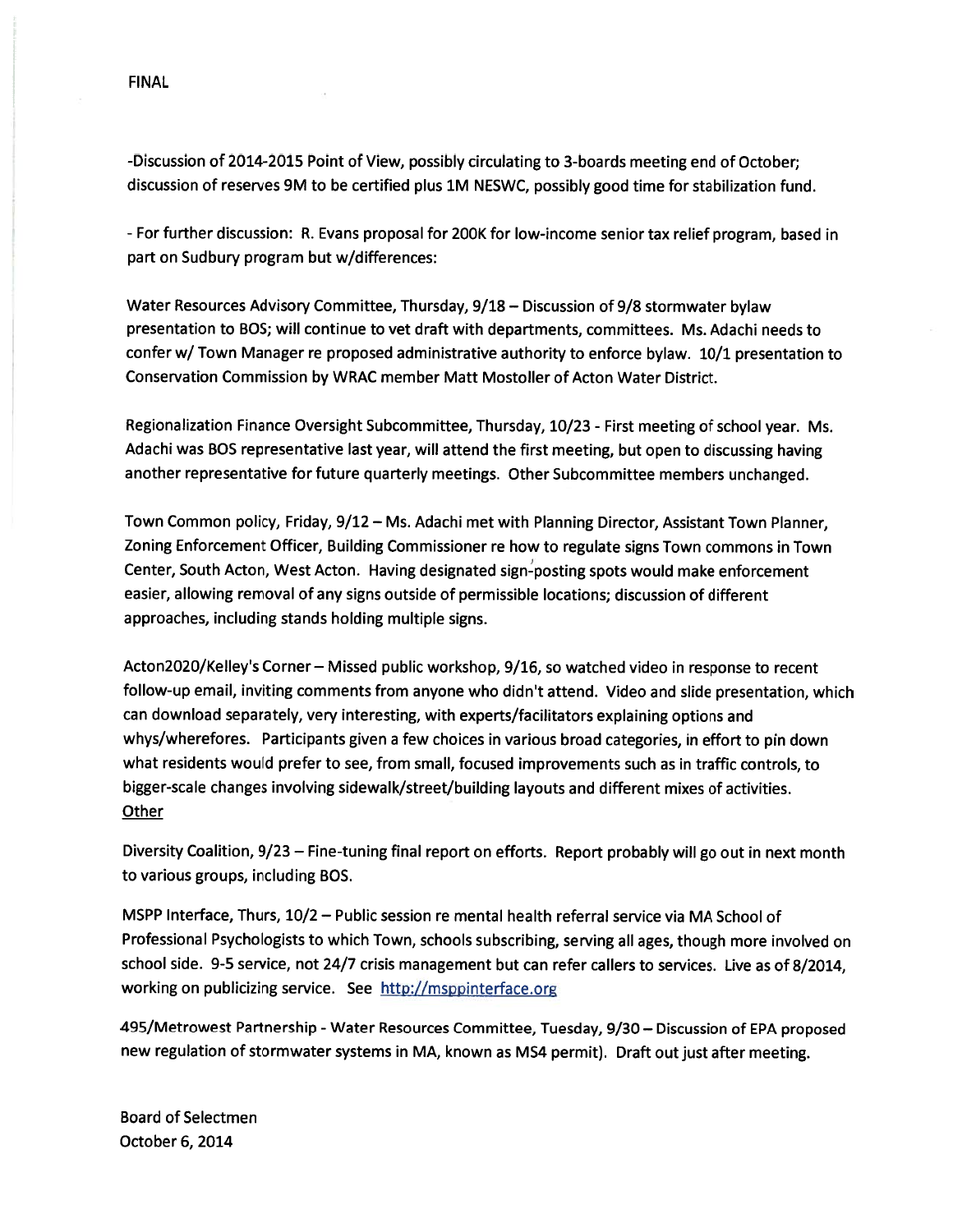Draft subject to comment period, so will be <sup>a</sup> while before final. Might be reason for WRAC to pu<sup>t</sup> off pending stormwater bylaw until 2015 Town Meeting.

495/Metrowest Partnership -Quarterly Board of Directors meeting tomorrow. Discussion of FY14 yearend, FY15.

Ms. Green: The Acton Boxborough United Way Needs Assessment Steering Committee met and conducted an exercise to assess the committee's sense of the level of need versus the level of services available for <sup>a</sup> number of different issues impacting our communities. The exercise will help direct the consultants to focus on the issues with the highest needs and the lowest levels of service. The Acton Leadership Group met but Mr. Gowing and Mr. Ledoux already covered that information. The League of Women Voters held their opening meeting, which featured a presentation and discussion on the issues surrounding money in politics. Ms. Green attended the Kelley's Corner Public Meeting, which was <sup>a</sup> successful event filled with <sup>a</sup> lot of information and good discussion on the future of Kelley's Corner. Ms. Green registered voters at the Acton-Boxborough Regional High School back to school night as par<sup>t</sup> of the League's voter registration effort. The Acton-Boxborough Regional School Committee met. JD Head provided an update on the busing situation as <sup>a</sup> number of issues are still being resolved as the school year gets underway. The Committee also voted to establish <sup>a</sup> transportation revolving fund account as newly permitted under state law. Ms. Green met with <sup>a</sup> young member of one of Acton's Girl Scout Troops. The troop is working on their Bronze Award and the young woman wanted to meet to discuss various needs in town and how the troop could help address one of those needs. Ms. Green also attended a walk held by the Acton Conservation Trust in the newly purchased land in the Acton Arboretum. It was <sup>a</sup> beautiful day and <sup>a</sup> very educational walk!

Mr. Berry: Reported on sidewalk construction both ongoing and proposed.

SATSAC: Reported on progress for new station construction, parking improvements and possible acquisition of the Richards property.

Fitchburg Line Working group met and voted to suppor<sup>t</sup> Acton's Community Challenge Grant application. Peter Lowett sent <sup>a</sup> letter in support.

Kelly's Corner Working Group: Citizen survey is available on Town Manager's blog.

Ms. Osman: Commission on Disability-tomorrow is having a meeting specifically to go over the objectives.

Went through issues on Douglas School where people with disability have to go outside to reach another par<sup>t</sup> of the school.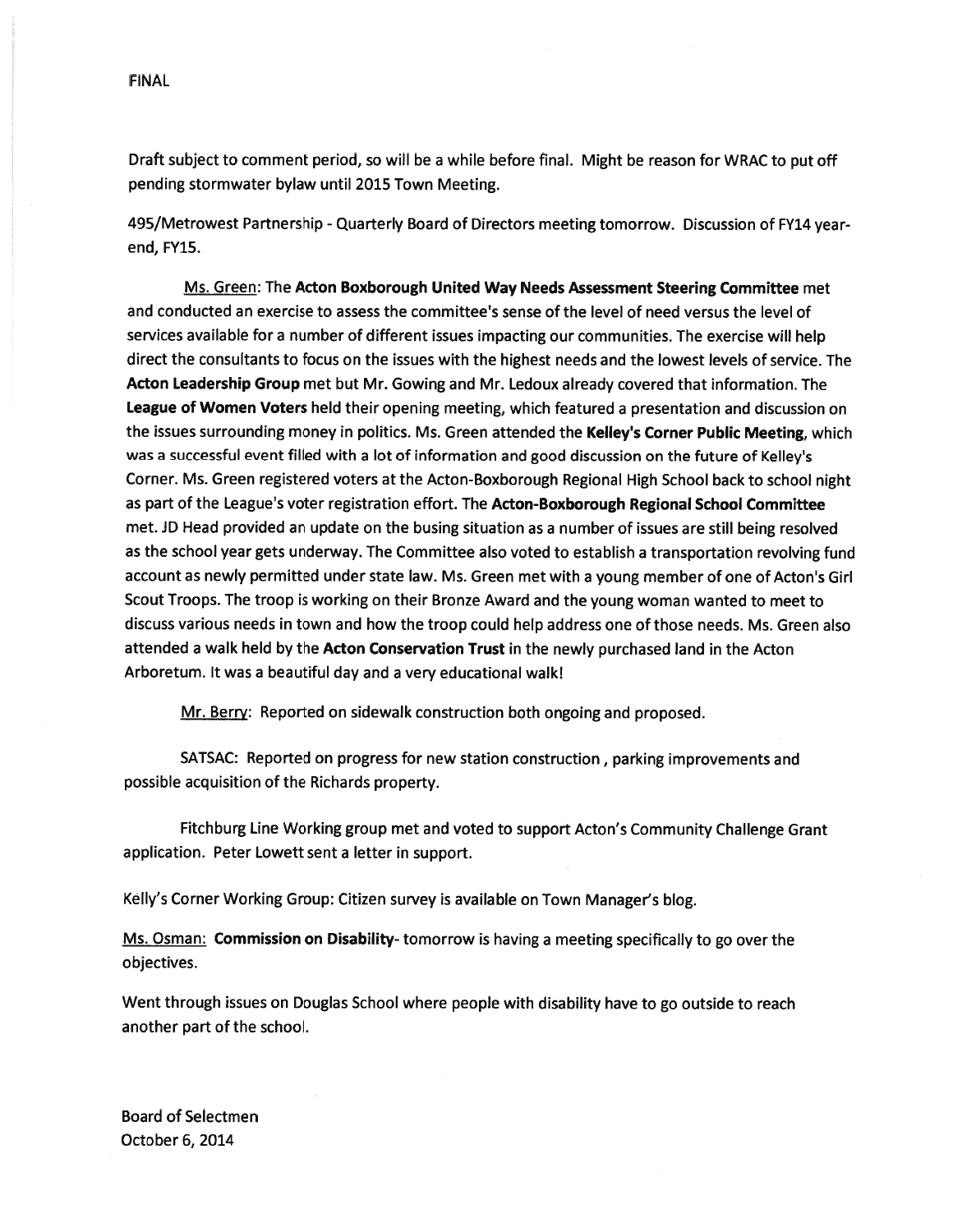Council on Aging Board is concerned about lack of movement on Senior Center Study Committee. We need to address this. They are disappointed senior center interactive website has not been completed. Undergoing kitchen renovations.

Open Space Committee- Dunn property discussed.

Transportation Advisory Committee will be looking at the Planning Dept.'s traffic <sup>p</sup>lan document that Board of Selectmen voted on at the last meeting.

Economic Development Committee- decided West Acton will be the focus. Will reach out to all businesses and landlord to hear what issues they care about.

AB Diversity Coalition — already reported by Janet Adachi.

Oct. 6 repor<sup>t</sup> also included Sep. 22 reports:

# Sept. 22, 2014- Franny Osman Selectmen Report (reported Oct. 6)

9-11 Memorial Event at Public Safety Facility, well done, thank you to the Town Staff and volunteers that beautified the memorial and organized and spoke at the memorial.

# Commission on Disability (COD) 9-23-14

Considering <sup>a</sup> Beacon article educating residents about options available to them when they have temporary disabilities. It confuses people; break leg or hip replacement and not aware of options.

They had some questions about Nursing and if it could be left as is and pu<sup>t</sup> into the budget.

The High School has <sup>a</sup> new Mental Health Referral Service through Mass School of Prof. Psychology (MSPP):

Dear Families, I'd like to share with you a new community resource, and am hoping to increase awareness of it amongst various community organizations. MSPP Interface is a program that any resident of Acton and Boxborough can access ifthey need some guidance and suppor<sup>t</sup> in pursuing mental health resources.

MSPP INTERFACE Referral Service is <sup>a</sup> mental health resource available to families in member communities to help children and families become connected with mental health and weilness resources. The service collects, categorizes and makes available <sup>a</sup> wide range of critical resources related to mental health and wellness for the benefit of the general public  $-$  children, adults and families  $-$  as well as educators and mental health professionals.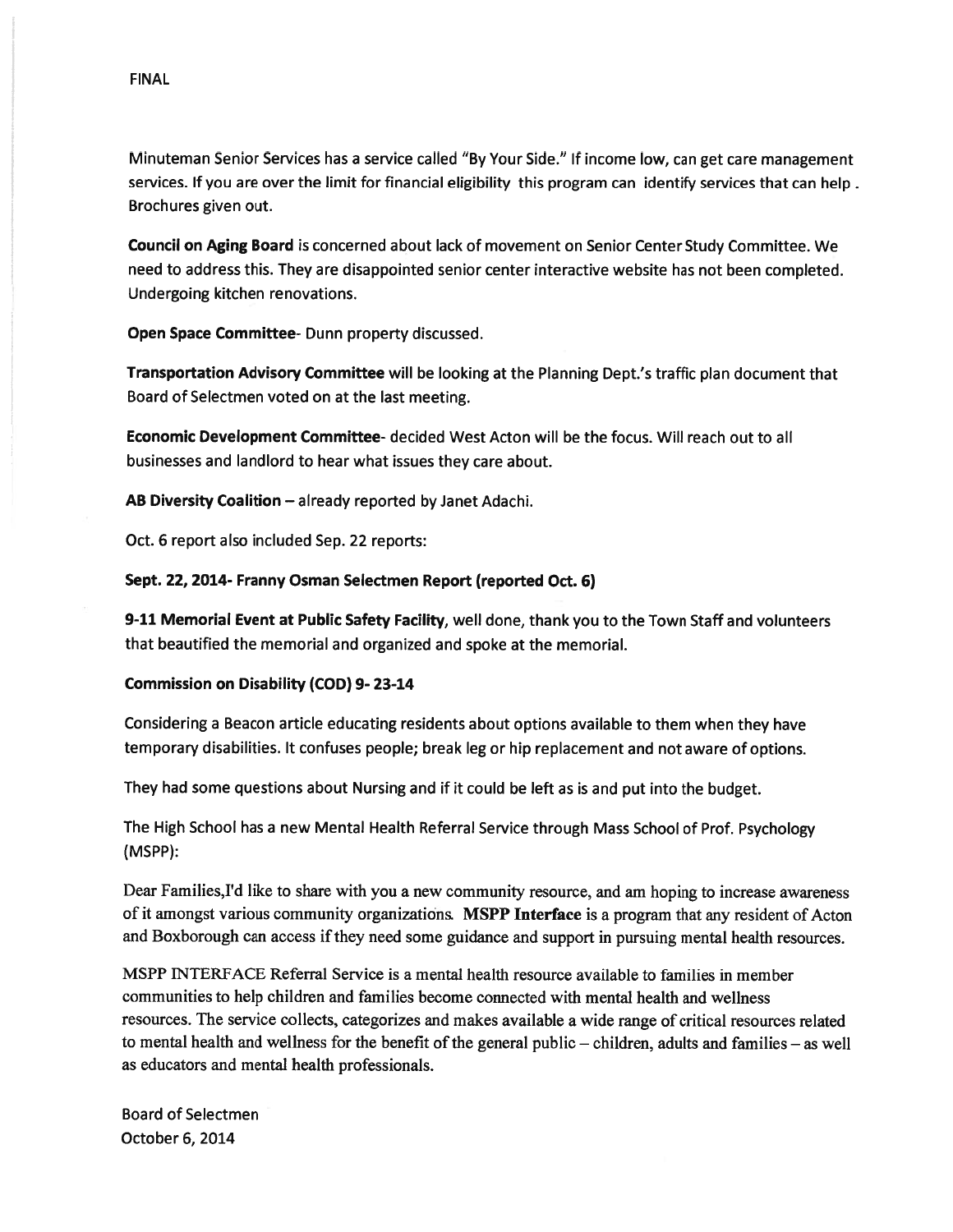Bringing Interface to A-B is ajoint effort by the schools, the PTSO, United Way, the town of Acton, and other organizations.

Below is the description of an information session that is being held for community organizations so you can learn more about the resource.

Also, attached <sup>p</sup>lease find the two flyers which provide some basic information about the program, and that would be useful for families to have.

Hope you will find this information useful.

Sincerely,

Yumei Yao

# SAVE THE DATE! October 2, 2014, 9 AM Room 204, Acton Town Hall 472 Main Street

The Town of Acton is co-sponsoring the launching of <sup>a</sup> new program MSPP

Interface http://msppinterface.org/ in coordination and cooperation with its partners; the AB schools, ABR PTSO, TADS, and AB United Way. MSPP INTERFACE Referral Service is an initiative of the Massachusetts School of Professional Psychology (MSPP)'s Richard and Joan Freedman Center. The service collects, categorizes and makes available <sup>a</sup> wide range of critical resources related to mental health and wellness for the benefit of the general public – children, adults and families – as well as educators and mental health professionals.

In addition to maintaining an extensive, frequently updated website listing of available mental health resources by geography and type, MSPP iNTERFACE provides <sup>a</sup> free, confidential mental health and wellness help line Monday through Friday from <sup>9</sup> AM to <sup>5</sup> PM. Callers to the helpline are matched and referred to licensed mental health providers that have the skills to address the callers mental health needs, are geographically convenient, and meet the insurance and specialty needs of the caller. Each referral is provided with follow-up assistance.

Please join us on October  $2<sup>nd</sup>$  to hear about this new program and how residents of the community can access these services. Thank you. back to COD...

There was discussion about the process by which COD can express <sup>a</sup> position on state policies or issues that affect people with disabilities in Acton. We determined that the COD chair should bring any position letters to the BOS (by bringing them to the chair of the BOS by the Wed. noon deadline so the BOS can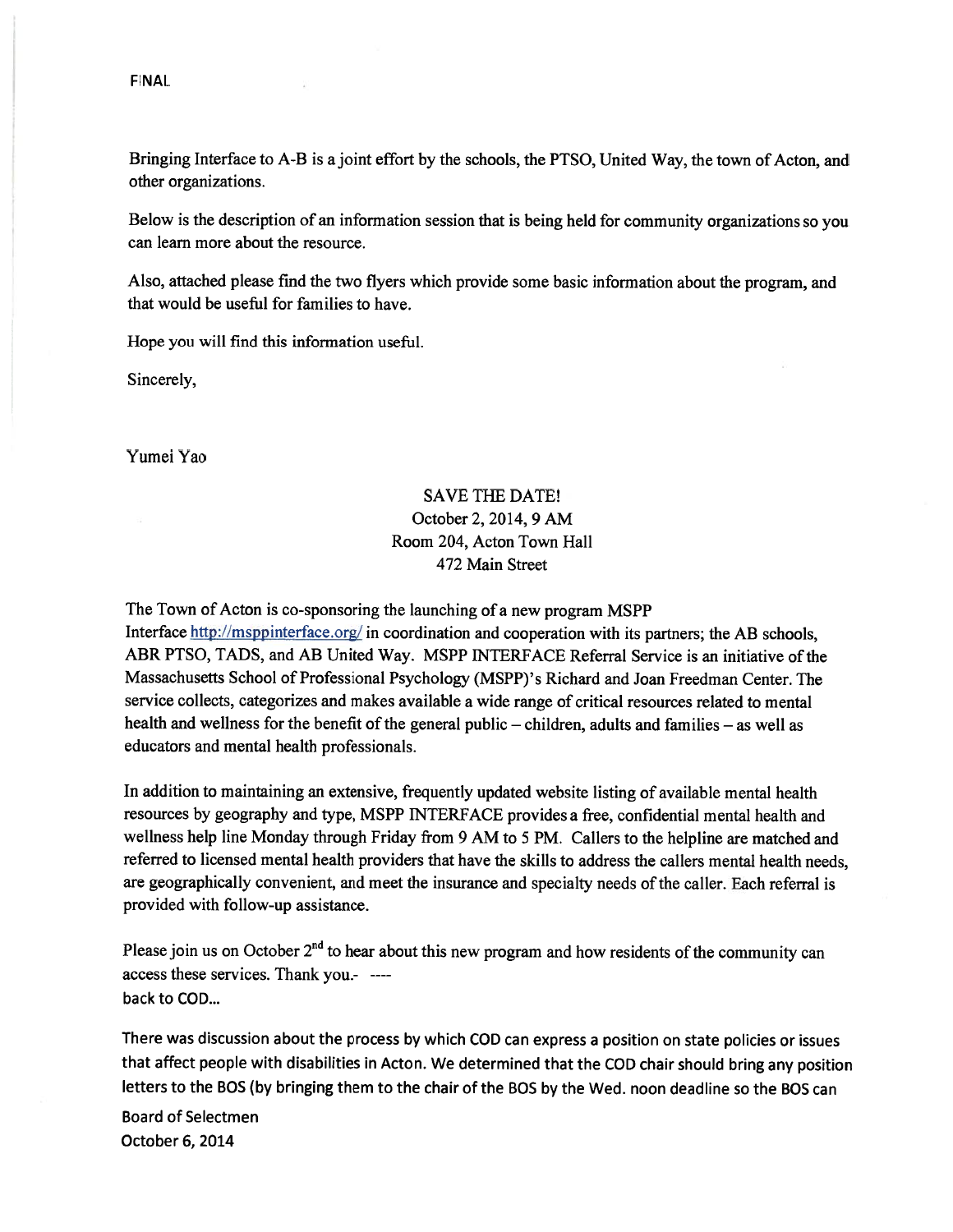approve it at their next meeting before the COD sends out <sup>a</sup> letter. Mike noted: doesn't mean BOS will vote on it even though <sup>a</sup> committee sent something.

[Conversation ensued and Mike Gowing confirmed that the above process is not necessary, Janet expressed concern that <sup>a</sup> board can express <sup>a</sup> controversial issue and it sounds like it is Acton and not that board. Katie and Mike contributed; it was pointed out that as long as <sup>a</sup> board announces the discussion of an issue on their agenda, it is ok for the board to share its opinion publicly, identifying it as <sup>a</sup> committee, not town, opinion. Mike says if questions, ask.]

Went over variance for Town Hall's temporary offices at 33 Nagog Park.

Set up <sup>a</sup> meeting with Glenn Brand, School Super. to discuss disability-school issues. Fits BOS goa<sup>l</sup> of strengthening communication and relationship.

Confirmed that any problems people have with the MinuteVan or Council on Aging Van or Road Runner, all dispatched now by CrossTown Connect, should be brought to Doug Halley, Health Director, at dhalley@acton-ma.gov or 978 929 6632.

Franny will bring <sup>a</sup> draft of any gran<sup>t</sup> suppor<sup>t</sup> letter requested of Commission on Disability to <sup>a</sup> future meeting, such as the upcoming Community Innovation Challenge gran<sup>t</sup> applications being developed with CrossTown Connect.

# Metropolitan Area Planning Council, MAPC

# Council Vote

My first meeting as member of the council, since being appointed as Acton's rep. We voted almost unanimously for the rise in towns' dues to the MAPC. [It was pointed out that BOS had supported this rise]

State Regional Coordinating Committee RCC (transportation) <sup>p</sup>lanning meeting with Doug Halley and Andrew Scribner. Planned agenda for Oct. <sup>16</sup> meeting, TBA location and time. Planned <sup>a</sup> Community Innovation Challenge application that will help seniors with <sup>a</sup> variable fixed route service between Acton, Maynard, and Emerson, and points passe<sup>d</sup> on that route. Now has two other parts of CrossTown Connect involved, including businesses and senior vans. More details as the application is developed. Due mid Oct.

Economic Development Committee (EDC)- very interesting discussion and presentation by Matthias Rosenfeld, developer of the West Acton Village Ecology project, WAVE. See notes from EDC for more details, and <sup>I</sup> have my own notes. Matthias identified most important barriers to new vibrant businesses: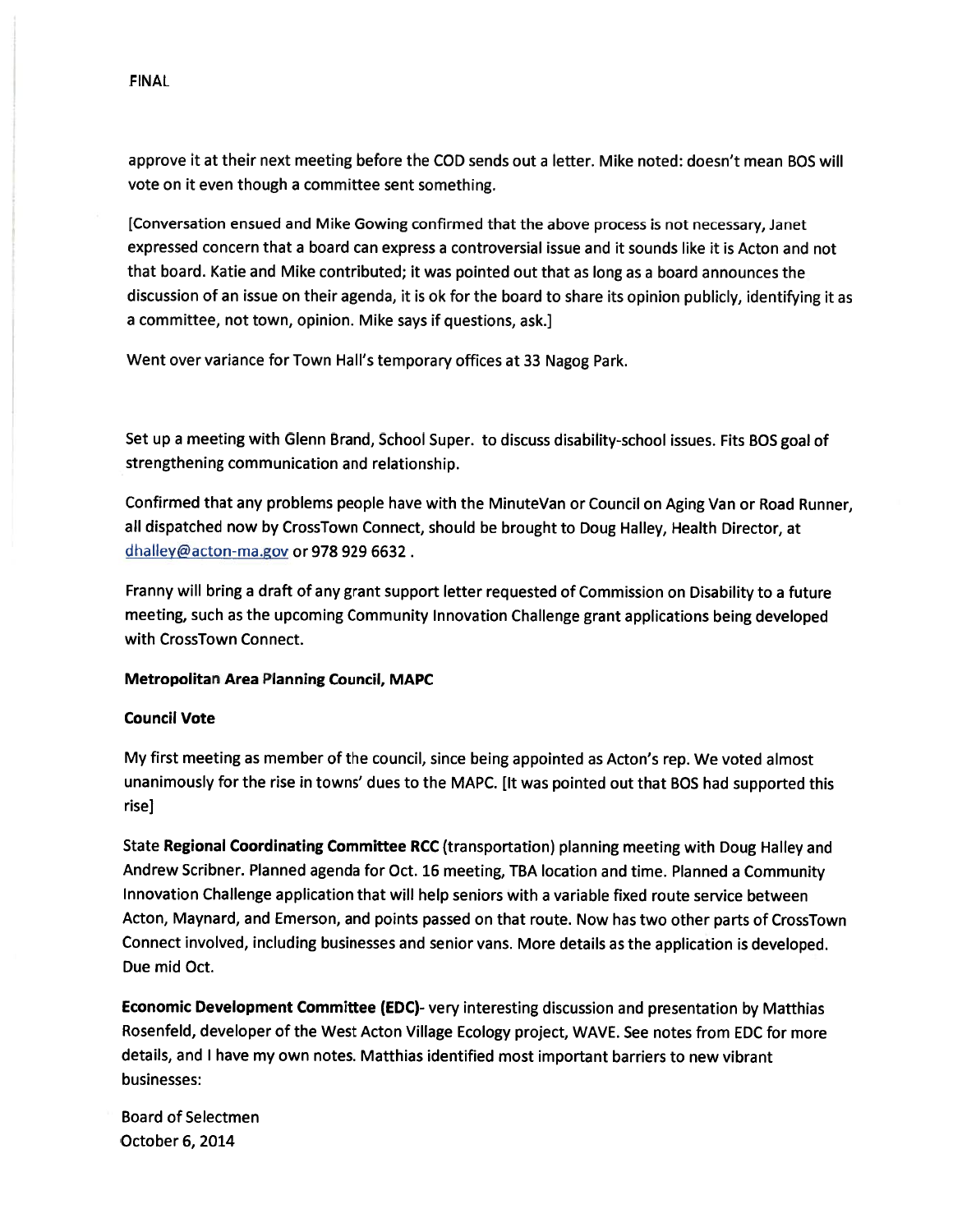# -Sewers -Signage -Liquor Licenses He had good relations with the Town permitting departments and his neighbors.

CrossTown Connect - Friday 19<sup>th</sup>. at Boxborough Town Hall. Members of Towns and businesses present, as well as Transaction Associates. Doug Halley and Mike Gowing there too. Discussing the legal documents such as Memo of Understanding among members. There was much interest from Devens, which is why it was included on CIC grant, and there is <sup>a</sup> new subcommittee for the Last Mile shuttle development (getting people to and from the train). The new schedule for the train came suddenly to everyone!

Coalition for Diversity meeting tomorrow at 2 pm at Beth Elohim Synagogue on Prospect St. All are welcome.

Transportation Advisory Committee meets this week, Wed. <sup>730</sup> pm. Town Hall.

Minuteman Advisory Group for Interlocal Coordination, MAGIC- deferred to Mike Gowing.

Mr. Gowing: Historic District Commission (HDC) — the HDC concluded the public session for Flannery Way successfully and issued <sup>a</sup> COA. They discussed the possibility of bringing the zoning article to the special town meeting but may not be able to make it in time.

Health Insurance Trust — the trust discussed going to egg whip from RDS what the implications were. This will have to be discussed with the unions during the healthcare discussion.

Safety Net - Fran Spayne has resigned from her position as Family Self Sufficiency Coordinator for the Acton Housing Authority after <sup>22</sup> years. Much thanks to her for helping those in the greatest need.

Cable Advisory board (CAB) - discussion about converting to a digital signal for Comcast (currently it is analog) and what the implications will be for ActonTV and the INET. They also discussed the current resignation of ActonTV executive director.

CrossTown Connect — discussions revolved around operational guidelines and an update on the dispatch project. An overview of the latest CIC gran<sup>t</sup> application for <sup>a</sup> mobility manager. The MBTA added an outbound train (early) to accommodate reverse commute from Boston. The 1<sup>st</sup> train will now arrive in Acton at 8:37 AM. And on October <sup>2</sup> we will hold <sup>a</sup> regional transportation workshop including all of the local RTA's, crosstown connect and the MBTA at Devens sponsore<sup>d</sup> by MAGIC and the Fitchburg line partnership.

AIG — in the early going of ALG most of the focus was on scheduling meetings and who would serve as mediator (Bart, the gentleman who does it for us usually, has many conflicts this year).

Board of Selectmen October 6, 2014

FINAL